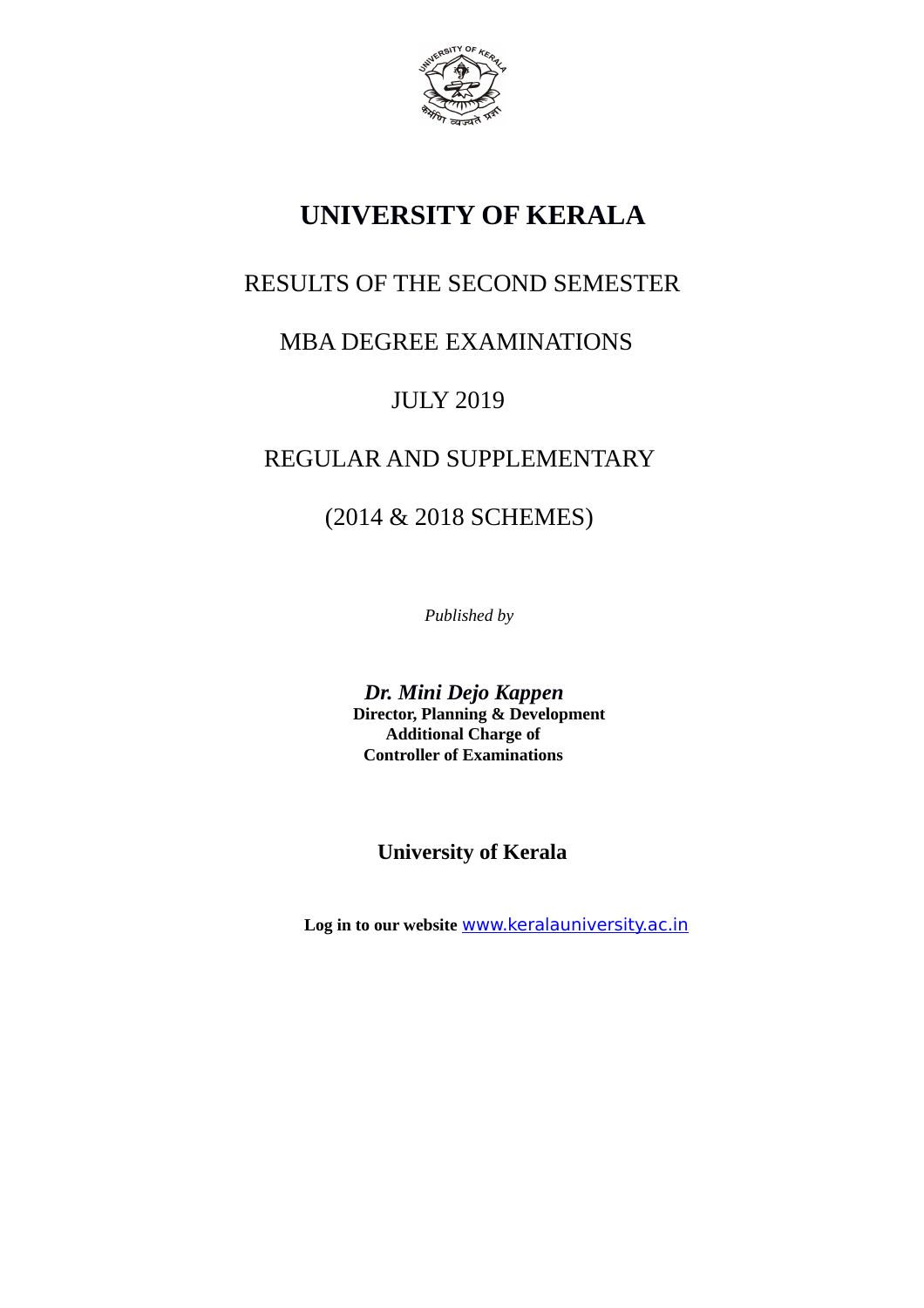## **UNIVERSITY OF KERALA**

# *Results of Second Semester MBA Degree Examination July 2019 Of affiliated Colleges*

- 1. The following is the provisional list of successful candidates in the S2 MBA Degree Examinations held in July 2019.
- 2. Mark sheet will be issued to the respective centers on or before 10/12/2019.
- 3. Originals of the qualifying certificates shall be forwarded to the University for Verification of eligibility conditions. Mark list will not be issued to those whose fees are not yet remitted to the University.
- 4. The Mark lists will not be issued to the candidates in respect of whom there are defects to be rectified.
- 5. Results of those candidates who have not produced their eligibility certificates have been withheld.
- 6. The last date for receipt of applications for scrutiny is 20/11/2019.

Candidates can make use of draft mark lists available in University Website for submitting application for scrutiny.

7. The results will be available on www.keralauniversity.ac.in

Sd/-

## **Controller of Examinations**

**University Buildings, Thiruvananthapuram, Dated : 07/11/2019.**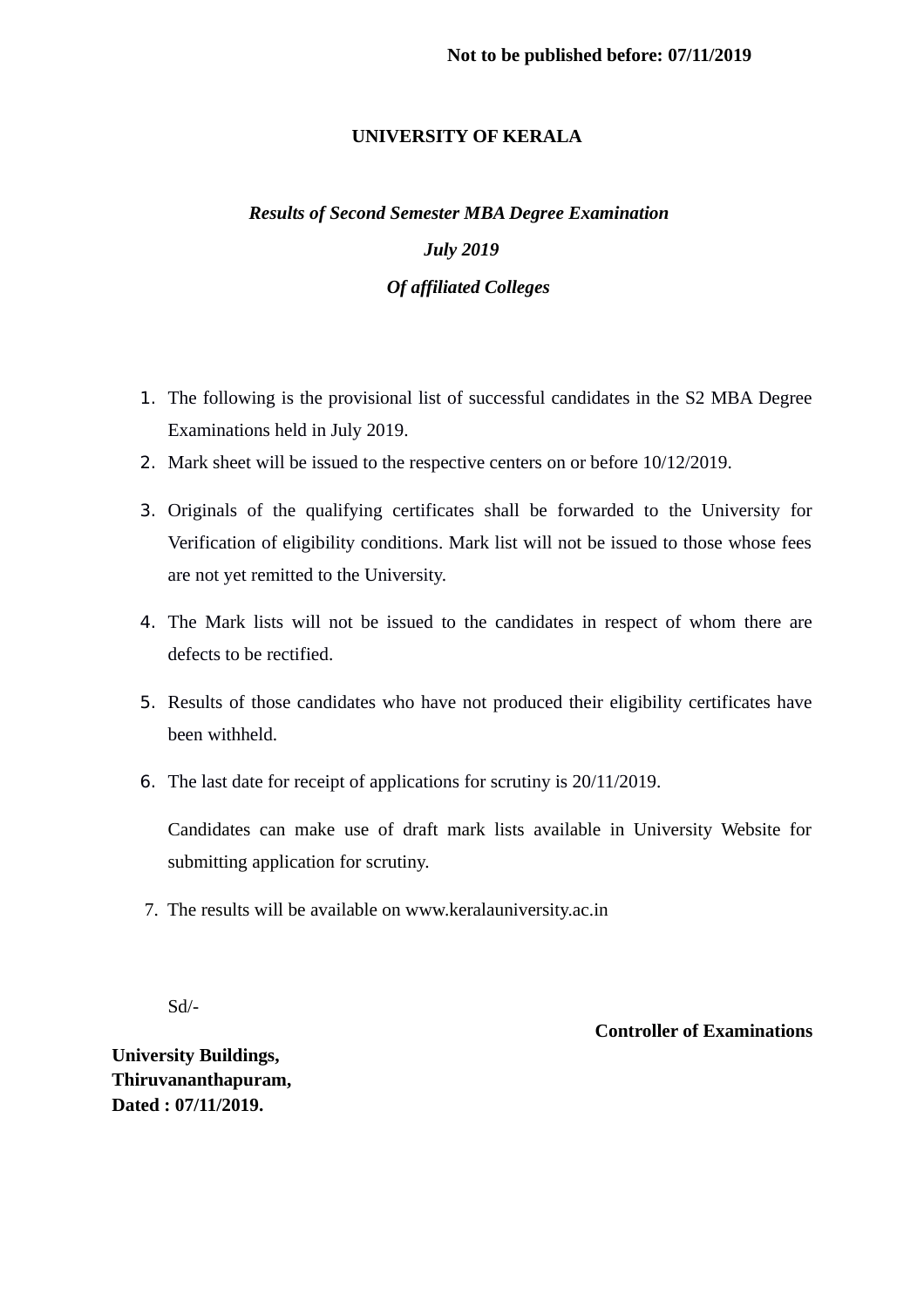## **UNIVERSITY OF KERALA**

## **SYNDICATE - IN - CIRCULATION**

### **The results of the Post Graduate Courses(semester scheme) in affiliated colleges as declared by the respective Board of Examiners are given below**

| Semester : 2 |                                 |                | Month & Year of Exam. : July 2019 |                           |        |   |    |       |  |  |
|--------------|---------------------------------|----------------|-----------------------------------|---------------------------|--------|---|----|-------|--|--|
| Exam.        |                                 |                | No. of Students                   | Students<br>Classified as | Pass % |   |    |       |  |  |
| Code         | Name of the Programme           | Regis<br>tered | Appea<br>red                      | Passe<br>d                | D      | I | IJ |       |  |  |
|              | 2014 Scheme                     |                |                                   |                           |        |   |    |       |  |  |
| 59514205     | MBA - Full Time                 | 229            | 229                               | 188                       |        |   |    | 82.1  |  |  |
| 59914205     | MBA - Regular (Evening)         | 12             | 12                                | 9                         |        |   |    | 75.00 |  |  |
| 60014205     | <b>MBA</b> - Travel and Tourism | 16             | 16                                | 11                        |        |   |    | 68.75 |  |  |
|              |                                 | 2018 Scheme    |                                   |                           |        |   |    |       |  |  |
| 59518201     | MBA - Full Time                 | 727            | 727                               | 505                       |        |   |    | 69.46 |  |  |
| 59918201     | MBA - Regular (Evening)         | 21             | 21                                | 10                        |        |   |    | 47.62 |  |  |
| 60018201     | <b>MBA</b> - Travel and Tourism | 40             | 40                                | 26                        |        |   |    | 65.00 |  |  |

The results may be approved. It is proposed to publish the results on 07 -11-2019

Sd/-

#### **Controller of Examinations**

University Buildings, Thiruvananthapuram Dated : 07 -11-2019

To

- 1. All Syndicate Members
- 2. The P.S. to V.C.
- 3. The P.S. to P.V.C.
- 4. The P.A. to Registrar
- 5. The P.A. to C.E.
- 6. EJ IX
- 7. M & C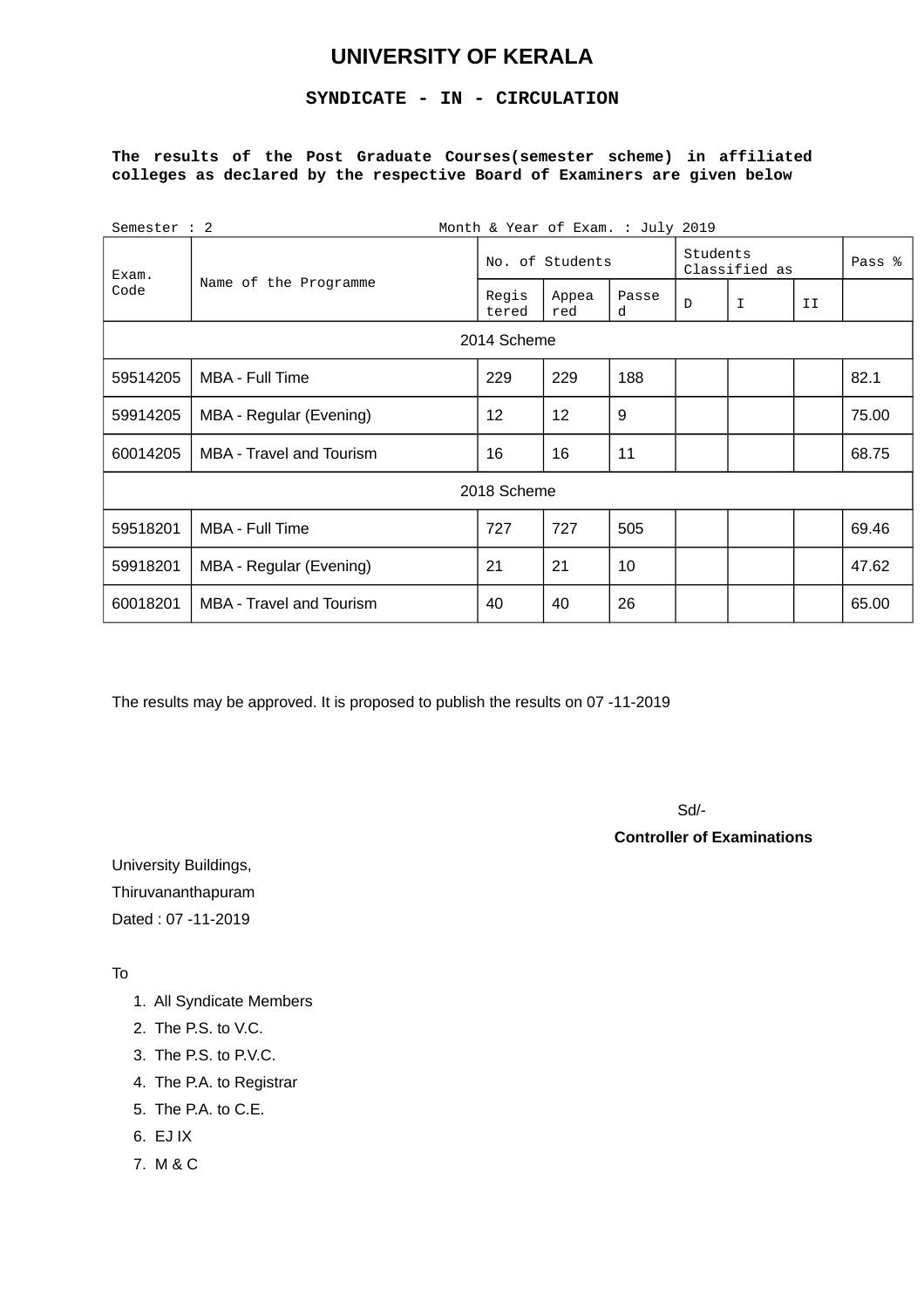## 8. PRO/Enquiry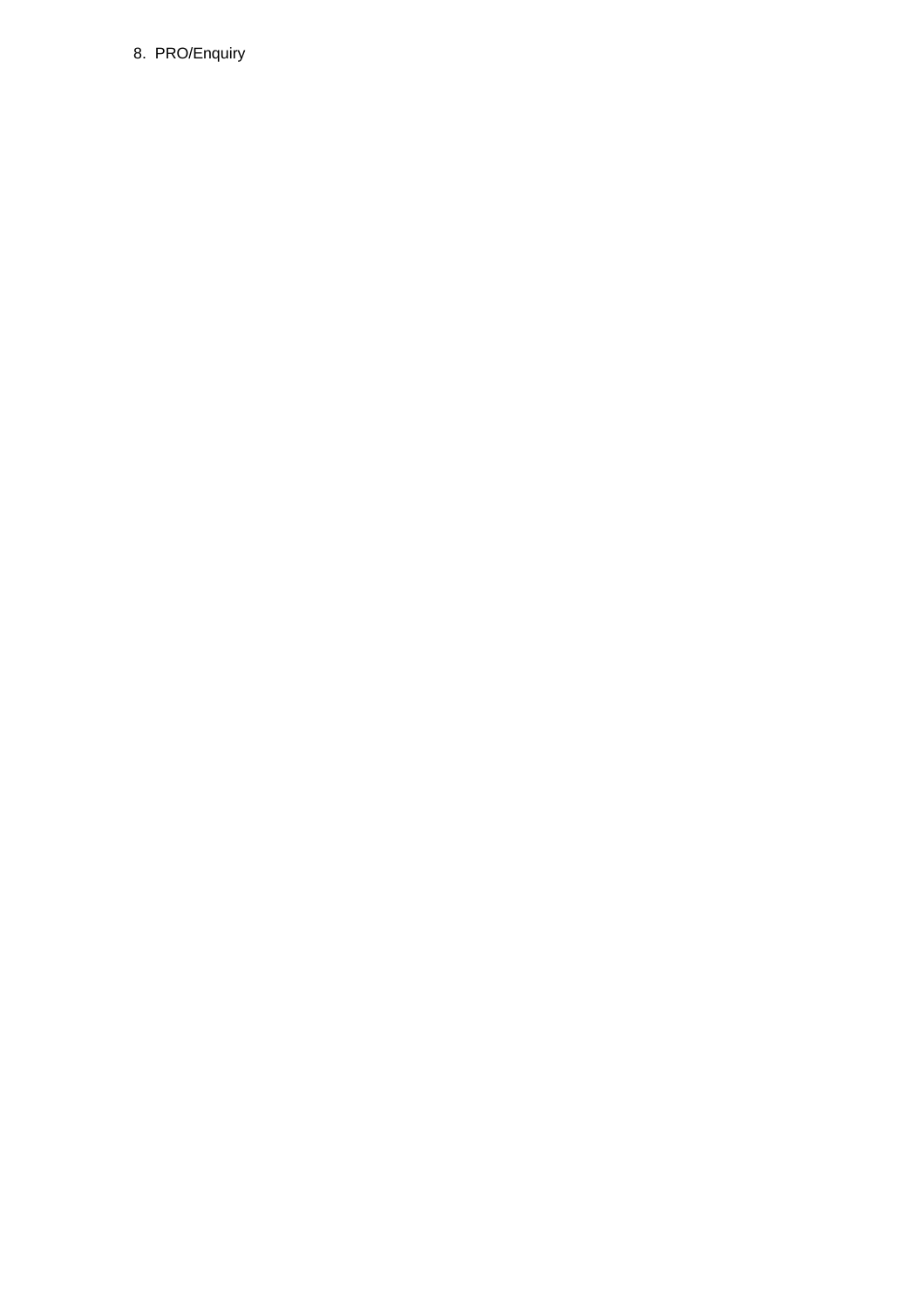## **College of Engineering, Thiruvananthapuram**

**MBA -Full Time(595)**

Semester Pass

59514400023(517)

**College Code : 403**

## **T.K.M.College of Engineering, Kollam**

**MBA -Regular (Evening)(599)**

Semester Pass 59914403008(501)

**College Code : 413**

## **Lourdes Matha College of Science & Technology, Kuttichal**

**MBA -Full Time(595)**

Semester Pass 59515413053(535)

**College Code : 436**

## **Bishop Jerome Institute, Fathima college road**

**MBA -Full Time(595)**

Semester Pass

59515436022(569) 046(536) 59514436011(524)

**College Code : 438**

**Sree Narayana Institute of Technology, Theppupara, Ezhamkulam**

**MBA -Full Time(595)**

Semester Pass 59515438014(534)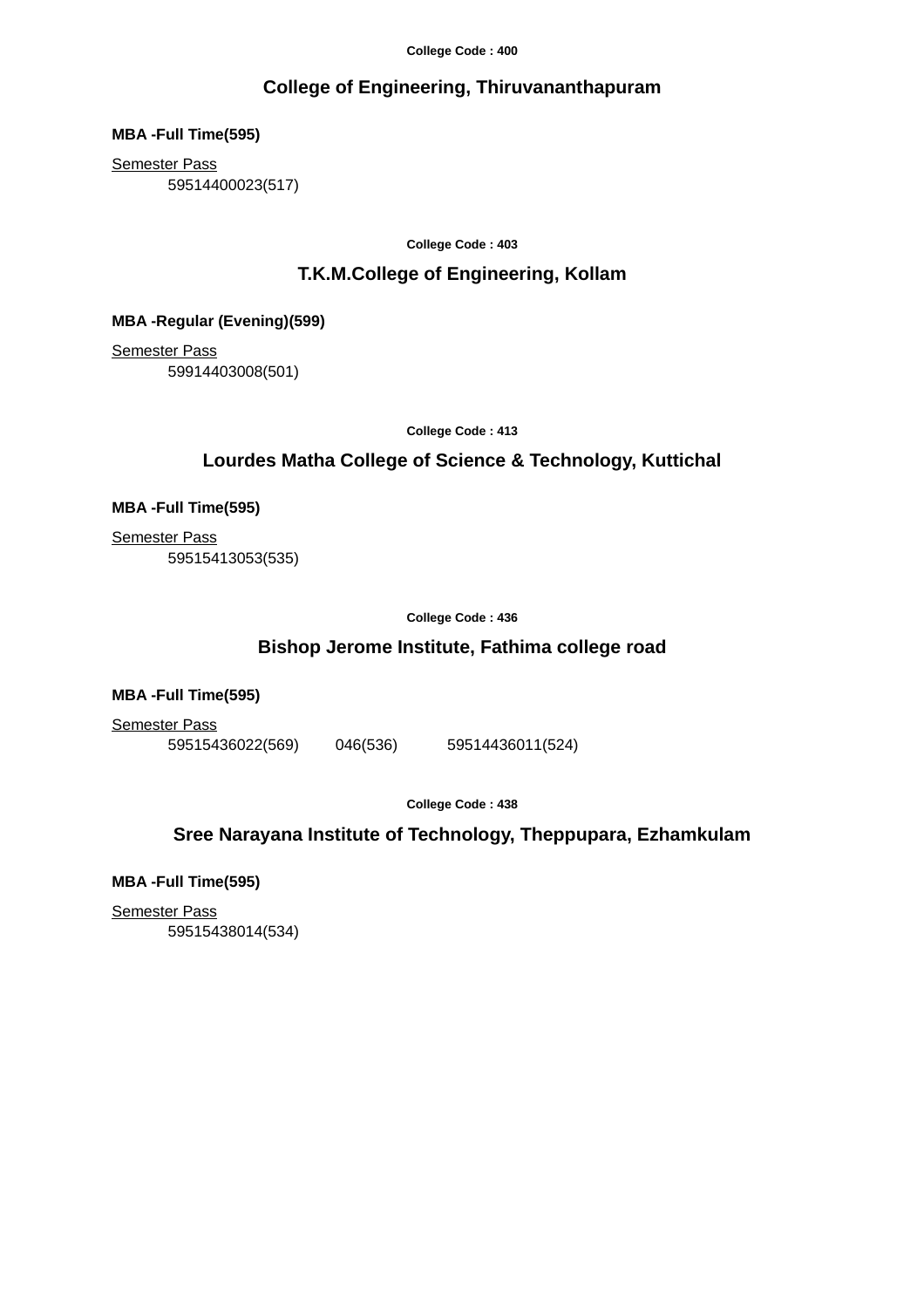## **Kerala Institute of Tourism and Travel Studies, Thiruvananthapuram**

## **MBA -Travel and Tourism(600)**

| <b>Semester Pass</b>   |                                                 |                  |          |            |          |                  |          |                                   |                |
|------------------------|-------------------------------------------------|------------------|----------|------------|----------|------------------|----------|-----------------------------------|----------------|
|                        | 60018453004(479.5)                              |                  | 005(498) |            | 006(471) |                  | 008(497) |                                   | 009(450)       |
|                        | 011(495)                                        | 013(452)         |          | 014(498)   |          | 015(470)         |          | 016(476.5)                        |                |
|                        | 017(459.5)                                      | 018(452.5)       |          | 019(491)   |          | 020(485)         |          | 023(474.5)                        |                |
|                        | 025(485)                                        | 026(464.5)       |          | 028(434)   |          | 031(504)         |          | 032(498.5)                        |                |
|                        | 033(487.5)                                      | 035(474.5)       |          | 038(462.5) |          | 040(496)         |          | 041(468)                          |                |
|                        | 042(470.5)                                      | 60017453005(530) |          |            | 009(531) |                  | 018(545) |                                   | 045(537)       |
|                        | 046(530)                                        | 047(542)         |          | 048(526)   |          | 60015453002(498) |          |                                   | 027(492)       |
|                        | 60014453010(539)                                |                  | 021(512) |            |          |                  |          |                                   |                |
| <b>Passed in Parts</b> |                                                 |                  |          |            |          |                  |          |                                   |                |
|                        | 60018453001(1,3,4,5,6,7)                        |                  |          | 002(2,6,7) |          |                  |          | 007(1,3,4,5,6,7) 021(1,3,4,5,6,7) |                |
|                        | 022(1,3,4,5,6,7)                                |                  |          |            |          |                  |          |                                   |                |
|                        | 024(1,3,4,5,6,7) 027(1,3,4,5,6,7) 029(3,4,6,7)  |                  |          |            |          |                  |          | 030(1,3,4,5,6,7)034(1,3,4,5,6,7)  |                |
|                        | 036(1,2,3,4,6,7) 037(1,3,4,5,6,7) 039(4,6,7)    |                  |          |            |          | 60017453017(2,7) |          |                                   | 60016453011(4) |
|                        | Result of the following candidates are withheld |                  |          |            |          |                  |          |                                   |                |
|                        | 60018453003                                     |                  |          |            |          |                  |          |                                   |                |

**College Code : 455**

## **Marthoma Institute of Information Technology, Chadayamangalam,Ayur**

## **MBA -Full Time(595)**

| <b>Semester Pass</b>     |            |                  |            |                  |          |                                                    |          |                  |
|--------------------------|------------|------------------|------------|------------------|----------|----------------------------------------------------|----------|------------------|
| 59518455001(413)         |            | 002(419)         |            | 003(431.5)       |          | 004(400.5)                                         |          | 005(455)         |
| 006(429)                 | 007(427.5) |                  | 008(422.5) |                  | 009(464) |                                                    | 010(404) |                  |
| 011(466.5)               | 014(417)   |                  | 015(371)   |                  | 016(469) |                                                    | 020(400) |                  |
| 021(423.5)               | 022(455)   |                  | 023(492)   |                  | 024(444) |                                                    | 025(437) |                  |
| 026(398.5)               | 027(397)   |                  |            | 59517455001(503) |          | 005(503)                                           |          | 009(471)         |
| 015(510)                 | 017(537)   |                  | 018(527)   |                  | 019(484) |                                                    | 020(490) |                  |
| 026(571)                 | 027(460)   |                  | 030(534)   |                  | 033(514) |                                                    |          | 59516455022(493) |
| 032(452)                 |            | 59515455009(490) |            |                  |          |                                                    |          |                  |
| <u>Passed in Parts</u>   |            |                  |            |                  |          |                                                    |          |                  |
| 59518455012(1,3,4,5,6,7) |            |                  |            |                  |          | 013(1,3,4,5,6,7) 017(1,3,4,5,6,7) 018(1,3,4,5,6,7) |          |                  |
| 019(1,3,4,5,6,7)         |            |                  |            |                  |          |                                                    |          |                  |
| 59517455023(1,5)         |            | 031(1,3,5)       |            | 032(2)           | 035(1,5) |                                                    |          | 59515455023(1,3) |
|                          |            |                  |            |                  |          |                                                    |          |                  |

**College Code : 456**

## **G K M Co-operative College of Management & Technology, Kakkode**

| <b>Semester Pass</b> |                  |                  |          |          |                  |                  |
|----------------------|------------------|------------------|----------|----------|------------------|------------------|
|                      | 59518456001(414) | 003(467)         |          | 006(452) | 007(470)         | 59517456007(566) |
|                      | 008(476)         | 010(508)         | 011(549) |          | 59516456005(530) | 008(560)         |
|                      | 021(523)         | 59515456001(510) |          | 031(502) |                  |                  |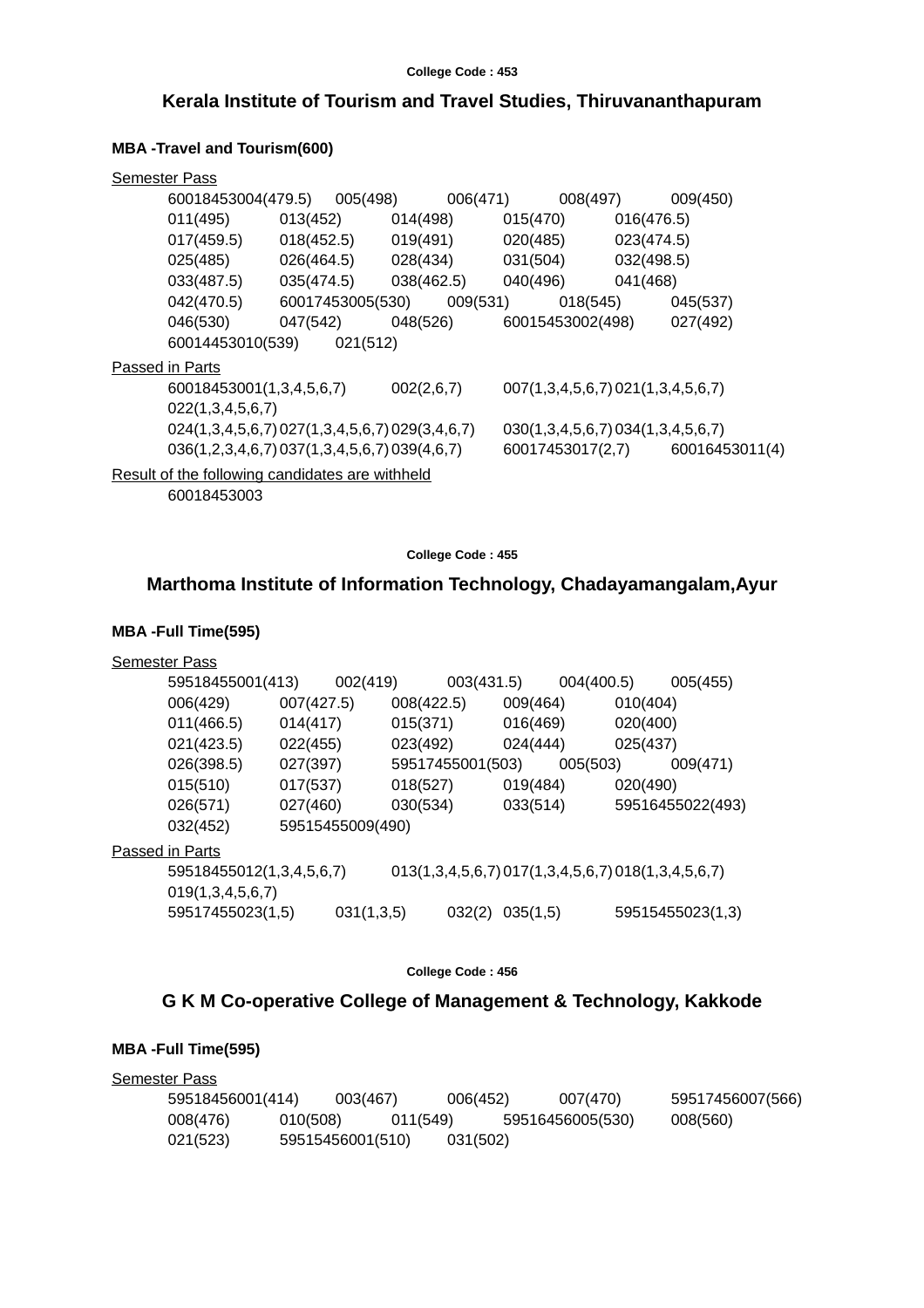#### Passed in Parts

59518456002(1,4,5,7) 005(1,3,4,5,7) 59517456001(1,2,5)

Result of the following candidates are withheld 59518456008

**College Code : 457**

## **Kerala Institute of Co-operative Management, Neyyardam**

#### **MBA -Full Time(595)**

| Semester Pass |  |
|---------------|--|
|               |  |

| 59518457006(448) |            | 008(460.5)       | 009(485) |            | 010(437) |            | 011(454.5) |
|------------------|------------|------------------|----------|------------|----------|------------|------------|
| 013(480)         | 015(468)   | 018(438.5)       |          | 021(445)   |          | 024(472.5) |            |
| 026(460.5)       | 028(435)   | 030(491)         |          | 031(448)   |          | 032(473.5) |            |
| 033(521)         | 036(474)   | 037(438)         |          | 041(474.5) |          | 044(447.5) |            |
| 047(485)         | 048(452.5) | 051(492)         |          | 056(469.5) |          | 057(454.5) |            |
| 059(432)         |            | 59517457008(540) | 010(549) |            | 015(562) |            | 017(518)   |
| 018(550)         | 021(567)   | 022(500)         |          | 028(537)   |          | 031(548)   |            |
| 035(534)         | 036(558)   | 040(516)         |          | 046(569)   |          | 047(541)   |            |
| 59515457023(465) |            |                  |          |            |          |            |            |

Passed in Parts

59518457002(2,3,4,6,7)003(1,3,4,5,7) 004(2,3,4,5,6,7)007(1,3) 016(3,4,6,7) 017(1,2,3,4,6,7)019(1,2,3,4,6,7)020(1,2,3,4,6,7)022(1,3,4,5,6,7)023(1,2,3,5,6,7) 025(1,2,3,4,6,7)027(1,3,4,6,7) 034(1,2,3,4,6,7)035(1,2,3,4,6,7)040(1,2,3,4,6,7) 042(1,2,4,5,6,7)043(1,2,3,4,6,7)045(2,3,4,6,7) 050(1,2,4,6,7) 052(1,2,3,4,6,7) 053(1,2,3,4,6,7)054(1,2,3,4,6,7)055(2,3,4,6,7) 060(1,2,3,4,6,7)59517457013(1) 025(1)

### Result of the following candidates are withheld

|  |  | 59518457001 005 012 014 | 029 |
|--|--|-------------------------|-----|
|  |  | 038 039 046 049 058     |     |

**College Code : 458**

## **Institute of Management and Technology, Punnapra**

| <b>Semester Pass</b> |                                                                                      |                |          |            |                                                    |            |                       |                |                  |
|----------------------|--------------------------------------------------------------------------------------|----------------|----------|------------|----------------------------------------------------|------------|-----------------------|----------------|------------------|
|                      | 59518458001(472.5)                                                                   |                | 002(524) |            | 006(478.5)                                         |            | 007(488)              |                | 009(429)         |
|                      | 010(485)                                                                             | 014(515)       |          | 015(491)   |                                                    | 016(457.5) |                       | 017(420.5)     |                  |
|                      | 021(460)                                                                             | 022(451.5)     |          | 024(507)   |                                                    | 025(495)   |                       | 030(480)       |                  |
|                      | 031(457.5)                                                                           | 032(507)       |          | 033(459)   |                                                    | 034(431)   |                       | 035(478.5)     |                  |
|                      | 037(438.5)                                                                           | 038(434.5)     |          | 040(431)   |                                                    | 042(515)   |                       | 043(457.5)     |                  |
|                      | 046(472)                                                                             | 050(417.5)     |          | 052(459.5) |                                                    | 053(409.5) |                       | 054(430)       |                  |
|                      | 055(454)                                                                             | 056(479.5)     |          | 058(466)   |                                                    |            | 59517458006(553)      |                | 007(516)         |
|                      | 020(539)                                                                             | 023(533)       |          | 027(530)   |                                                    | 029(553)   |                       | 039(528)       |                  |
|                      | 040(532)                                                                             |                |          |            |                                                    |            |                       |                |                  |
|                      | Passed in Parts                                                                      |                |          |            |                                                    |            |                       |                |                  |
|                      | 59518458003(1,3,4,5,6,7)                                                             |                |          |            | 004(1,3,4,5,6,7) 005(1,2,3,4,6,7) 008(1,2,3,4,5,7) |            |                       |                |                  |
|                      | 012(1,3,4,5,6,7)                                                                     |                |          |            |                                                    |            |                       |                |                  |
|                      | 013(1,3,4,5,6,7) 018(1,3,4,5,6,7) 019(1,3,4,5,6,7) 023(1,3,4,5,6,7) 026(1,2,3,4,6,7) |                |          |            |                                                    |            |                       |                |                  |
|                      | 027(4,5,6,7)                                                                         | 028(1,3,4)     |          |            | 029(1,3,4,5,6,7) 039(1,4,5,6,7)                    |            |                       |                | 041(1,3,4,5,6,7) |
|                      | 044(1,2,3,6,7)                                                                       |                |          |            | 045(1,3,4,5,6,7) 047(1,3,4,5,6,7) 049(1,3,4,6,7)   |            |                       | 051(1,2,3,4,7) |                  |
|                      | 057(1,3,4,6,7)                                                                       | 59517458003(1) |          |            |                                                    |            | 024(3) 59514458026(4) |                |                  |
|                      |                                                                                      |                |          |            |                                                    |            |                       |                |                  |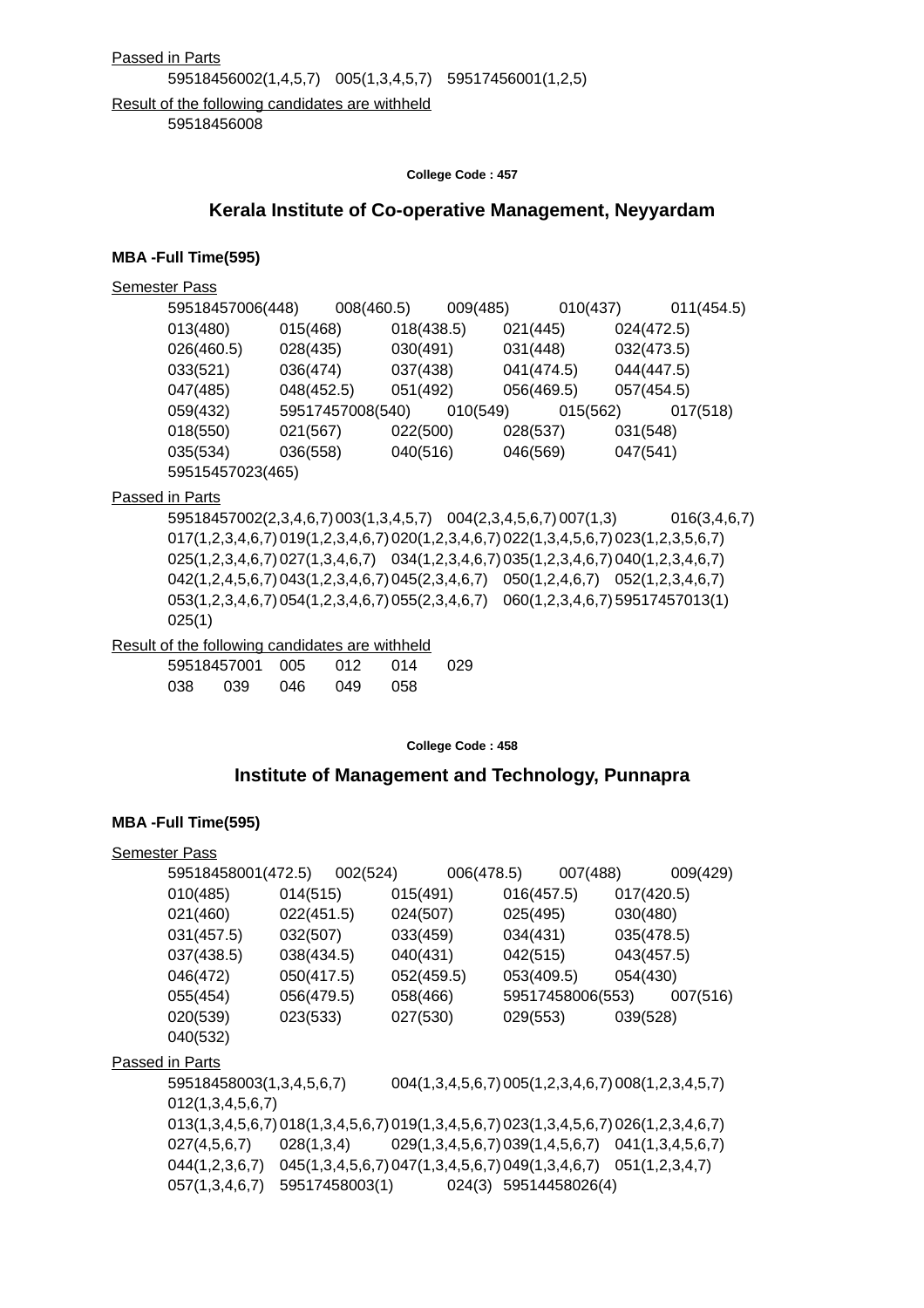## **Gurudev Institute of Management Studies, Kadakkal**

#### **MBA -Full Time(595)**

| <b>Semester Pass</b>     |            |          |                                  |          |            |
|--------------------------|------------|----------|----------------------------------|----------|------------|
| 59518459002(448.5)       |            | 003(520) | 004(495)                         | 005(502) | 007(450.5) |
| 008(521)                 | 009(416.5) |          | 59517459001(526)                 |          |            |
| Passed in Parts          |            |          |                                  |          |            |
| 59518459001(1,3,4,5,6,7) |            |          | 006(1,3,4,5,6,7)010(1,3,4,5,6,7) |          |            |
|                          |            |          |                                  |          |            |

#### **College Code : 460**

## **DC school of Management & Technology, Kinfra, Kazhakkuttom**

### **MBA -Full Time(595)**

Semester Pass

| 59518460001(454.5) |                  | 002(449.5) |            | 003(484.5) |            | 005(498)         |            | 006(485) |
|--------------------|------------------|------------|------------|------------|------------|------------------|------------|----------|
| 007(472)           | 008(468)         |            | 009(464)   |            | 010(527)   |                  | 011(412)   |          |
| 012(476.5)         | 013(442.5)       |            | 014(431)   |            | 015(432.5) |                  | 017(428)   |          |
| 018(462.5)         | 019(480)         |            | 020(459.5) |            | 021(508)   |                  | 022(496)   |          |
| 023(457.5)         | 024(483.5)       |            | 025(455)   |            | 026(497.5) |                  | 027(459.5) |          |
| 028(504.5)         | 030(451)         |            | 031(442.5) |            |            | 59517460005(529) |            | 006(566) |
| 009(559)           | 017(527)         |            | 018(523)   |            | 026(582)   |                  | 034(535)   |          |
| 044(567)           | 59516460018(563) |            |            |            |            |                  |            |          |
| cad in Darte       |                  |            |            |            |            |                  |            |          |

Passed in Parts

59518460004(1,2,3,4,6,7) 016(1,2,3,4,6,7)029(1,2,3,4,6,7)59517460001(1)

### **College Code : 501**

### **Institute of Management in Kerala, Kariavattom**

### **MBA -Regular (Evening)(599)**

Semester Pass 59918501003(457.5) 004(418) 005(442.5) 009(470) 010(409) 012(455) 017(414.5) 019(426.5) 021(446.5) 022(413) 59917501001(526) 004(546) 005(490) 008(547) 010(542) 016(518) 017(507) 59916501012(553) Passed in Parts 59918501001(1,4,5) 002(4,6) 006(1,3,4,6,7) 007(1,3,4,6,7) 011(1) 013(1,3,4,6) 016(1,3,4,7) 018(1,3,4,6) 020(3,6,7) 59917501018(1,7) Result of the following candidates are withheld 59918501014 015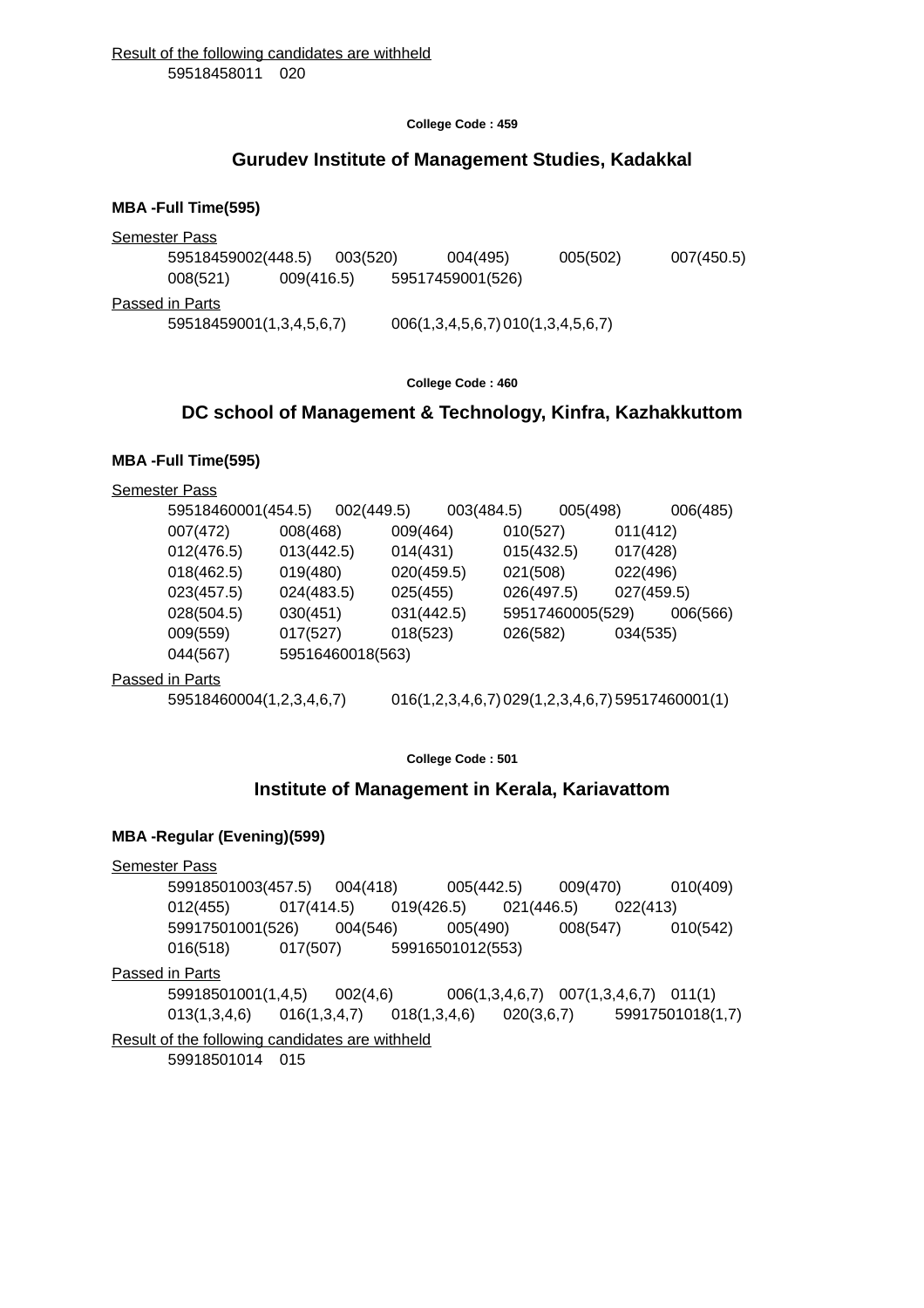### **CHMM College for Advanced Studies, Varkala**

#### **MBA -Full Time(595)**

Semester Pass 59518801001(497.5) 002(468.5) 003(492) 006(450) 007(486) 013(444.5) 014(465) 015(461) 016(456) 017(458) 018(442) 019(460.5) 020(479.5) 59517801002(621) 006(517) 008(571) 013(537) 015(567) 018(553) 59516801014(588) Passed in Parts 59518801004(1,3,7) 005(3,4,5,6,7) 009(2) 010(1,3,4,5,6,7)012(1,2,3,4,6,7) 59517801027(5,6,7)

**College Code : 810**

#### **TKM Institute of Management, Karuvelil**

#### **MBA -Full Time(595)**

#### Semester Pass

| 59518810002(412) | 004(431.5) | 006(456)         | 007(423.5)       |            | 008(420.5)       |
|------------------|------------|------------------|------------------|------------|------------------|
| 009(461.5)       | 010(454)   | 011(447)         | 012(509)         | 013(461)   |                  |
| 014(443)         | 015(471.5) | 016(463.5)       | 017(484)         | 018(451.5) |                  |
| 019(526)         | 020(447)   | 021(467.5)       | 023(462.5)       | 024(481)   |                  |
| 025(431.5)       | 027(416)   | 028(424)         | 030(452)         | 031(464)   |                  |
| 032(430)         | 033(456)   | 034(469)         | 035(457)         | 036(488)   |                  |
| 037(456.5)       | 038(409.5) | 039(484)         | 042(467)         | 044(407)   |                  |
| 045(491)         | 046(518)   | 047(503)         | 048(415.5)       | 049(422)   |                  |
| 051(518)         | 054(516)   | 055(476)         | 056(531)         | 057(454)   |                  |
| 058(418.5)       | 059(411.5) | 060(475)         | 063(439.5)       | 065(462.5) |                  |
| 066(435)         | 067(439.5) | 070(487)         | 072(490)         | 073(451.5) |                  |
| 075(493)         | 076(454)   | 077(477)         | 079(475)         | 080(452)   |                  |
| 081(463)         | 082(483)   | 083(432)         | 084(466.5)       | 085(429)   |                  |
| 086(440.5)       | 087(475.5) | 59517810008(459) | 010(484)         |            | 023(461)         |
| 027(505)         | 034(491)   | 041(482)         | 059(478)         | 060(494)   |                  |
| 061(503)         | 068(493)   | 073(484)         | 081(463)         | 092(470)   |                  |
| 096(471)         | 100(495)   | 101(498)         | 59515810087(491) |            | 59514810013(466) |
| 017(480)         | 103(462)   | 114(434)         |                  |            |                  |

#### Passed in Parts

59518810005(1,4,5,6) 026(1,2,3,4,6,7)040(1,2,4,6,7) 041(1,3,4,5,6,7)052(1,2,3,4,6,7) 053(1,2,3,4,5,7)061(1,3,4,5,6,7)062(3,4,5,7) 064(1,3,4,5,6,7)068(1,2,3,4,5,6) 069(2,3,4,5,6,7)071(1,3,4,5,6,7)074(1,4,5,6) 078(1,3,4,5,6,7)59517810022(4) 039(4) 040(6,7) 043(1,2,3) 094(2,7) 59515810041(2,3)

Result of the following candidates are withheld

59518810001 003 022 029 043 050 088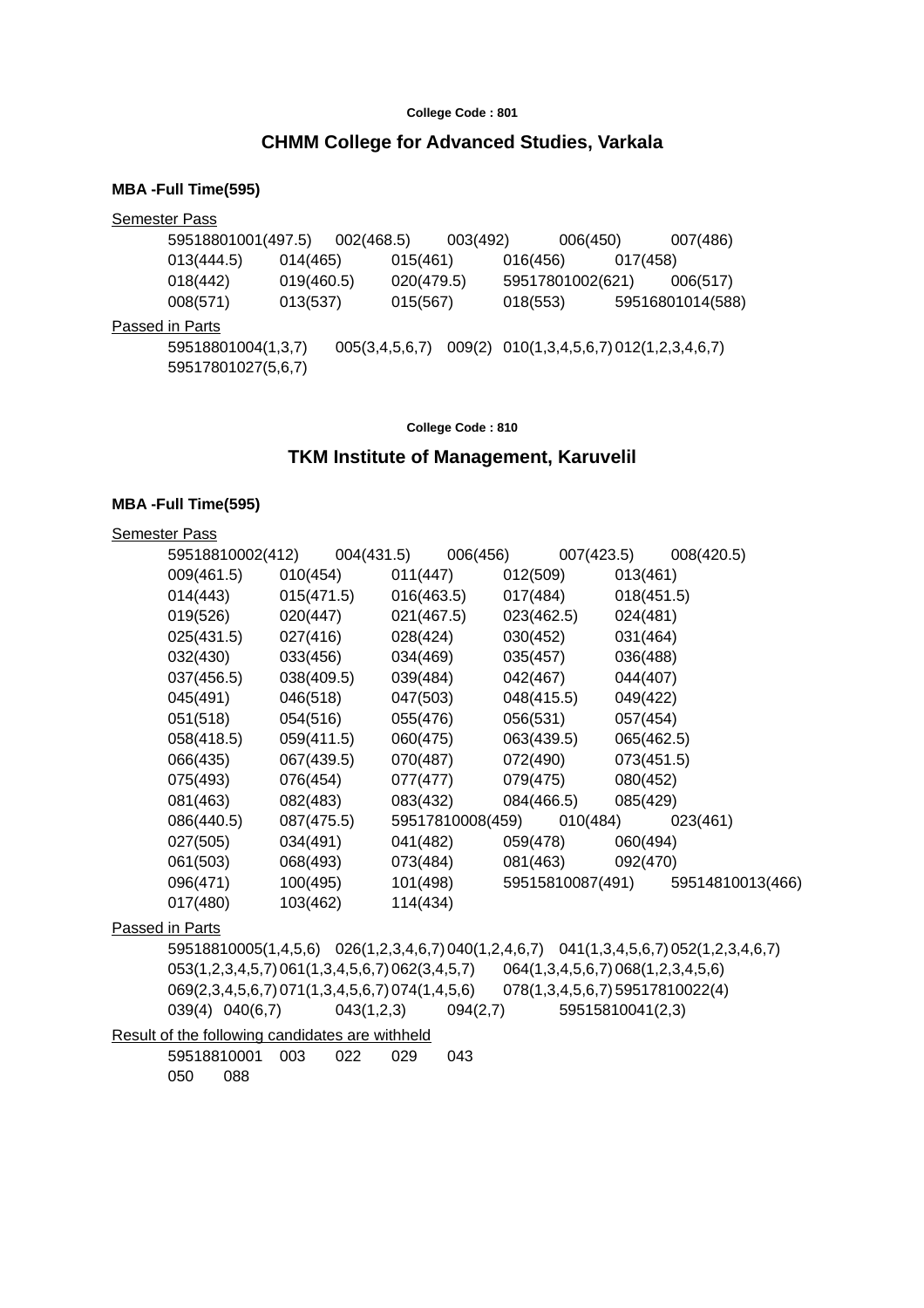## **MSN Institute of Management and Technology, Chavara**

## **MBA -Full Time(595)**

| <b>Semester Pass</b> |             |                                |                                                                                                                                  |                                                  |                                                            |                                                     |                                  |                                                                 |                                                              |
|----------------------|-------------|--------------------------------|----------------------------------------------------------------------------------------------------------------------------------|--------------------------------------------------|------------------------------------------------------------|-----------------------------------------------------|----------------------------------|-----------------------------------------------------------------|--------------------------------------------------------------|
|                      |             |                                |                                                                                                                                  |                                                  |                                                            |                                                     |                                  |                                                                 |                                                              |
| 011(469.5)           |             |                                |                                                                                                                                  |                                                  |                                                            |                                                     |                                  |                                                                 |                                                              |
| 017(471)             | 018(480)    |                                |                                                                                                                                  |                                                  |                                                            |                                                     |                                  |                                                                 |                                                              |
| 023(455)             | 026(450.5)  |                                |                                                                                                                                  |                                                  |                                                            |                                                     |                                  |                                                                 |                                                              |
| 034(478)             |             |                                |                                                                                                                                  |                                                  |                                                            |                                                     |                                  |                                                                 |                                                              |
| 035(528)             | 036(577)    |                                |                                                                                                                                  |                                                  |                                                            |                                                     |                                  |                                                                 |                                                              |
| 019(553)             | 025(543)    |                                |                                                                                                                                  |                                                  |                                                            |                                                     |                                  |                                                                 |                                                              |
| 055(528)             | 105(522)    |                                |                                                                                                                                  |                                                  |                                                            |                                                     |                                  |                                                                 |                                                              |
| Passed in Parts      |             |                                |                                                                                                                                  |                                                  |                                                            |                                                     |                                  |                                                                 |                                                              |
|                      |             |                                |                                                                                                                                  |                                                  |                                                            |                                                     |                                  |                                                                 |                                                              |
|                      |             |                                |                                                                                                                                  |                                                  |                                                            |                                                     |                                  |                                                                 |                                                              |
| 59518811001          | 59518811003 |                                | 013                                                                                                                              | 024                                              |                                                            | 027                                                 |                                  | 033                                                             |                                                              |
|                      |             | 59518811002(457)<br>012(459.5) | 005(496.5)<br>59517811006(573)<br>59518811004(1,4,5,6,7)009(1,4,5,6,7)<br>Result of the following candidates are withheld<br>006 | 014(450)<br>020(445.5)<br>029(470.5)<br>038(536) | 007(485)<br>008(555)<br>59515811027(542)<br>028(1,3,4,5,7) | 015(513)<br>021(483)<br>031(521)<br>039(558)<br>025 | 008(539)<br>015(561)<br>092(561) | 016(473.5)<br>022(492)<br>032(463.5)<br>035(1,2,3,4,6,7)<br>030 | 010(515)<br>028(553)<br>59516811005(569)<br>59514811050(538) |

**College Code : 817**

## **Allama Iqbal Institute of Management, Peringamala**

## **MBA -Full Time(595)**

#### **Semester Pass**

| 59518817001(464.5) |            | 002(514) |                  | 003(487.5) | 004(500)   |            | 005(491) |
|--------------------|------------|----------|------------------|------------|------------|------------|----------|
| 006(445.5)         | 007(467.5) |          | 008(464.5)       |            | 009(447.5) | 010(460.5) |          |
| 011(464)           | 012(459.5) |          | 59517817001(547) |            | 002(526)   |            | 006(533) |
| 010(511)           | 013(535)   |          |                  |            |            |            |          |

#### **College Code : 940**

## **UIM, Vadakkal**

## **MBA -Full Time(595)**

#### Semester Pass

| 59518940002(439) | 007(467.5)       |            | 009(456) |            | 015(442.5) |            | 016(467.5) |
|------------------|------------------|------------|----------|------------|------------|------------|------------|
| 019(423)         | 023(465)         | 025(478.5) |          | 026(448)   |            | 029(460)   |            |
| 037(467)         | 039(454)         | 048(499)   |          | 049(451)   |            | 053(477.5) |            |
| 059(517)         | 061(430)         | 067(464.5) |          | 073(445.5) |            | 074(461)   |            |
| 075(461)         | 076(456.5)       | 079(422.5) |          | 083(432)   |            | 089(524)   |            |
| 091(464)         | 59517940001(496) |            | 006(537) |            | 007(538)   |            | 008(543)   |
| 010(568)         | 011(537)         | 014(531)   |          | 020(526)   |            | 021(588)   |            |
| 024(560)         | 025(534)         | 026(565)   |          | 028(522)   |            | 031(540)   |            |
| 032(558)         | 033(516)         | 036(503)   |          | 038(541)   |            | 061(549)   |            |
| 065(578)         | 067(586)         | 068(534)   |          | 070(553)   |            | 081(543)   |            |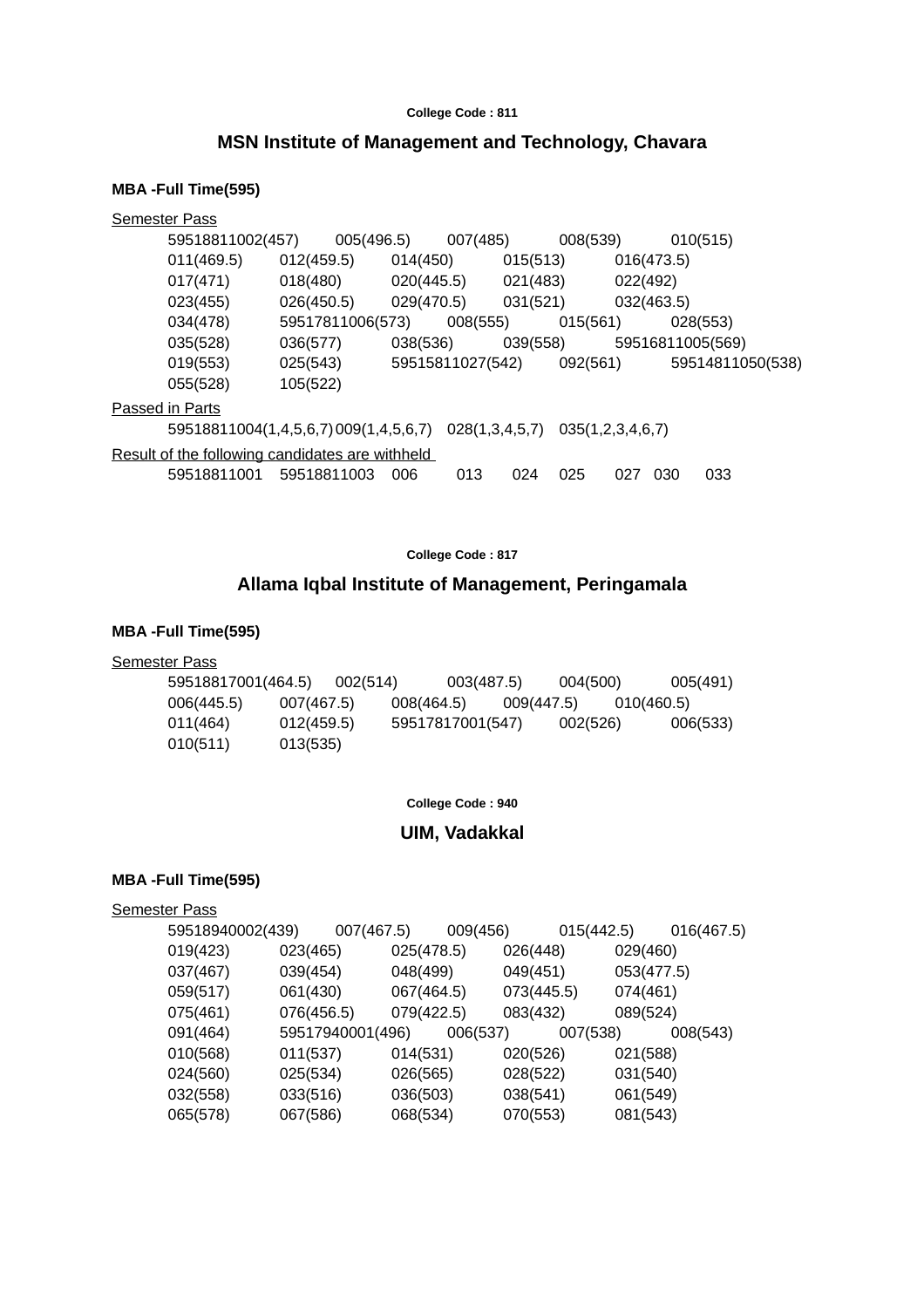## Passed in Parts

59518940001(1,3,6) 003(1,4,6,7) 004(1,3,5,6,7) 011(1,3,4,5,6,7)012(1,3,4,6,7) 017(1,2,3,4,6,7)020(1,2,3,4,6,7)022(1,3,4,5,6,7)024(1,2,3,5,6,7)027(3,7) 59518940031(1,2,3,4,6,7) 033(1,2,3,5,7) 040(1,3,4,5,6,7)043(1,3,4,5,6,7)044(2,5,6,7)

046(1,3,4,5,6,7)057(1,2,4,6,7) 063(1,3,4,7) 065(1,3,4,5,6,7)068(1,3,4,5,7) 070(1,3,5,6,7) 072(2,3,4,5,6,7)094(1,2,3,4,6,7)095(2,3,4,5,6,7)59517940005(1,3) 017(1,2,4) 019(4) 035(2,4) 080(3,4)

### Result of the following candidates are withheld

|     | 59518940006 |     | 013 | 014 | 018 |
|-----|-------------|-----|-----|-----|-----|
| 021 | 028         | 030 | 034 | 038 |     |
| 045 | 047         | 050 | 051 | 052 |     |
| 054 | 056         | 062 | 069 | 077 |     |
| 080 | 081         | 082 | 084 | 085 |     |
| 087 | 088         | 086 | 090 | 092 |     |
| 005 | 008         | 035 | 036 | 041 |     |
| 055 | 058         | 060 | 064 | 066 |     |
| 071 |             |     |     |     |     |

Result will be announced Later

007 024 037

59518940078

**College Code : 941**

## **UIM, Poojappura**

| <b>Semester Pass</b>                                                             |            |          |              |                  |                |          |            |                                   |
|----------------------------------------------------------------------------------|------------|----------|--------------|------------------|----------------|----------|------------|-----------------------------------|
| 59518941002(470)                                                                 |            | 005(436) |              | 006(442)         |                | 008(483) |            | 009(496)                          |
| 010(508)                                                                         | 012(422)   |          | 013(465)     |                  | 014(429.5)     |          | 015(440.5) |                                   |
| 016(454.5)                                                                       | 019(509)   |          | 020(470)     |                  | 021(458)       |          | 025(470.5) |                                   |
| 027(452)                                                                         | 028(503)   |          | 030(474.5)   |                  | 032(492)       |          | 033(488)   |                                   |
| 034(451)                                                                         | 036(483)   |          | 038(512)     |                  | 039(478.5)     |          | 040(474)   |                                   |
| 041(451)                                                                         | 042(446.5) |          | 043(477.5)   |                  | 044(469.5)     |          | 045(491)   |                                   |
| 046(464)                                                                         | 050(470)   |          |              | 59517941010(547) |                | 021(538) |            | 023(553)                          |
| 026(560)                                                                         | 027(539)   |          |              | 59516941013(542) |                | 018(492) |            |                                   |
| Passed in Parts                                                                  |            |          |              |                  |                |          |            |                                   |
| 59518941001(1,2,3,4,5,7)                                                         |            |          | 003(3,4,6,7) |                  |                |          |            | 004(1,3,4,5,6,7) 011(2,3,4,5,6,7) |
| 017(1,2,3,4,7)                                                                   |            |          |              |                  |                |          |            |                                   |
| 029(1,3,4,5,6,7) 031(3,4,5,6,7) 035(1,3,4,6,7) 047(1,3,4,5,6,7) 049(1,2,3,4,5,7) |            |          |              |                  |                |          |            |                                   |
| 59517941002(3,6)                                                                 |            | 030(1,2) |              |                  | 59516941012(1) |          | 015(6)     |                                   |
| Result of the following candidates are withheld                                  |            |          |              |                  |                |          |            |                                   |
| 59518941048                                                                      | 018        | 022      | 023          | 026              |                |          |            |                                   |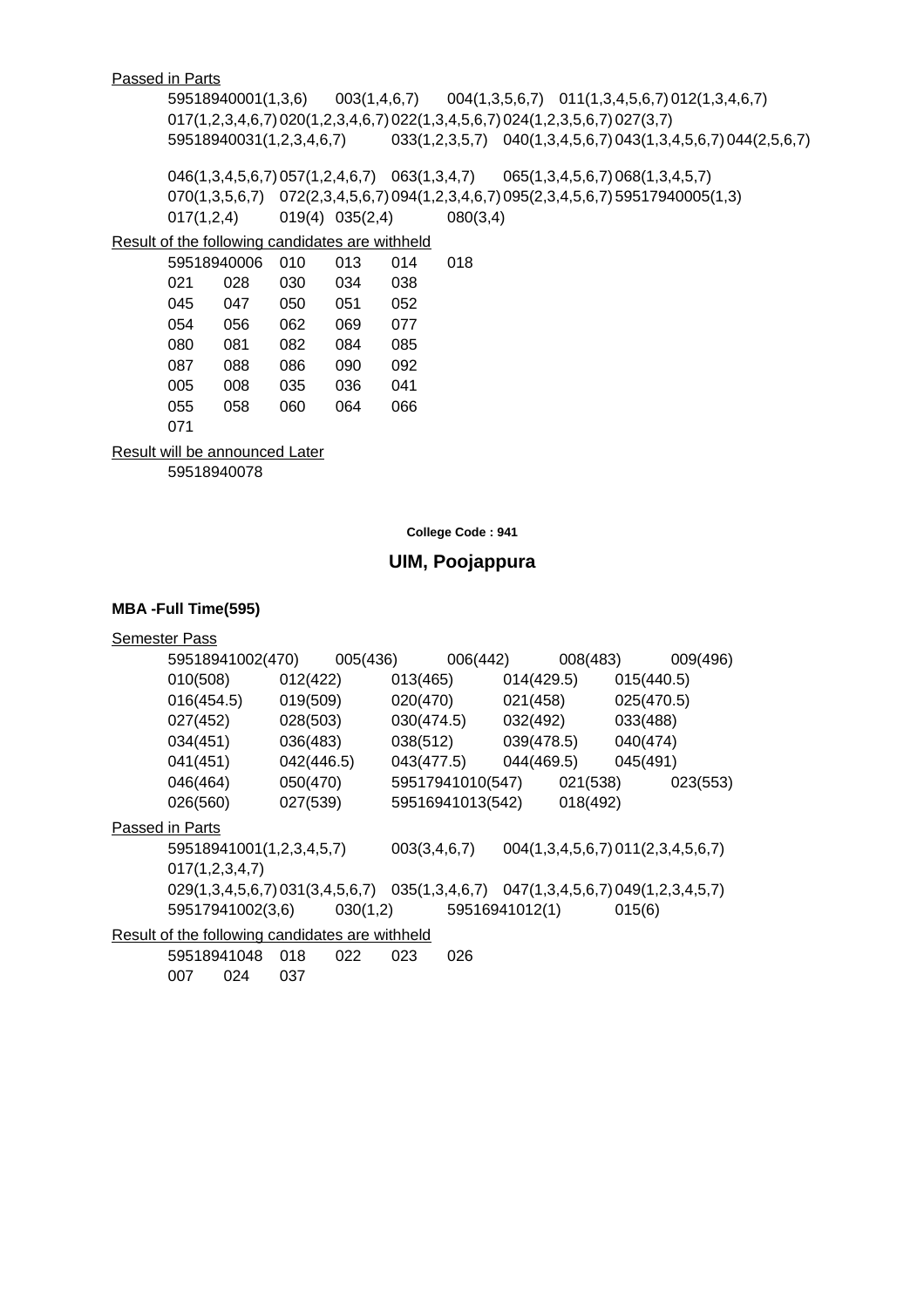## **UIM, Varkala**

## **MBA -Full Time(595)**

| <b>Semester Pass</b>                            |              |          |                                   |          |          |                       |                                                    |                  |
|-------------------------------------------------|--------------|----------|-----------------------------------|----------|----------|-----------------------|----------------------------------------------------|------------------|
| 59518942001(467)                                |              | 002(469) |                                   |          |          | 004(499.5) 005(493.5) |                                                    | 007(456)         |
| 011(437)                                        | 012(455)     |          | 013(439.5)                        |          | 015(510) |                       | 016(473.5)                                         |                  |
| 018(468)                                        | 022(451)     |          | 024(432.5)                        |          | 029(495) |                       | 032(492.5)                                         |                  |
| 033(447.5)                                      | 034(467)     |          | 035(451.5)                        |          | 036(481) |                       | 037(498)                                           |                  |
| 038(470.5) 039(453.5)                           |              |          |                                   |          |          |                       | 041(460.5) 042(456.5) 043(441.5)                   |                  |
| 59518942044(464)                                |              | 045(458) |                                   | 047(462) |          | 048(473.5)            |                                                    | 59517942001(551) |
| 033(548)                                        | 046(589)     |          | 59516942007(532)                  |          |          |                       |                                                    |                  |
| Passed in Parts                                 |              |          |                                   |          |          |                       |                                                    |                  |
| 59518942003(1,3,4,5,6,7)                        |              |          |                                   |          |          |                       | 006(1,3,4,5,6,7) 008(1,2,3,4,6,7) 009(1,2,3,4,6,7) |                  |
| 010(2,3,5,6,7)                                  |              |          |                                   |          |          |                       |                                                    |                  |
| 014(3, 4, 6)                                    | 017(3,4,6,7) |          | 019(1,2,3,4,6,7) 021(2,3,4,5,6)   |          |          |                       | 023(2,3,4,5,6,7)                                   |                  |
| 027(1,2,3,4,6,7) 028(3,4,5,6,7)                 |              |          | $030(1,2,3,4,7)$ $031(1,3,4,6,7)$ |          |          |                       | 040(1,2,3,4,5,7)                                   |                  |
| 59517942006(2,5,6,7)                            |              |          |                                   |          |          |                       |                                                    |                  |
| Result of the following candidates are withheld |              |          |                                   |          |          |                       |                                                    |                  |

59518942020 025 026

**College Code : 943**

## **UIM, Ezhamkulam**

| <b>Semester Pass</b> |                          |              |                                                                   |            |                                                  |            |            |                |                                                                                    |
|----------------------|--------------------------|--------------|-------------------------------------------------------------------|------------|--------------------------------------------------|------------|------------|----------------|------------------------------------------------------------------------------------|
|                      | 59518943001(456.5)       |              | 002(453.5)                                                        |            | 004(501)                                         |            | 006(487)   |                | 007(433)                                                                           |
| 009(465)             |                          | 011(466)     |                                                                   | 012(474)   |                                                  |            | 016(470.5) | 017(456.5)     |                                                                                    |
| 018(478)             |                          | 020(417.5)   |                                                                   | 021(456)   |                                                  | 023(473)   |            | 024(430.5)     |                                                                                    |
| 025(494)             |                          | 026(472)     |                                                                   | 029(436)   |                                                  | 032(426)   |            | 034(479)       |                                                                                    |
| 035(474)             |                          | 036(458)     |                                                                   | 038(457)   |                                                  |            | 041(471)   | 044(463.5)     |                                                                                    |
| 046(491)             |                          | 048(463)     |                                                                   | 053(495)   |                                                  |            | 057(439)   | 058(463.5)     |                                                                                    |
| 062(437)             |                          | 063(451.5)   |                                                                   |            | 065(413.5)                                       |            | 066(489)   | 067(476)       |                                                                                    |
| 068(521)             |                          | 069(533)     |                                                                   | 073(446.5) |                                                  | 075(525)   |            | 076(471)       |                                                                                    |
| 077(491)             |                          | 080(471.5)   |                                                                   | 084(422.5) |                                                  | 085(401.5) |            | 087(446.5)     |                                                                                    |
| 088(501.5)           |                          | 089(491)     |                                                                   |            | 59517943001(546)                                 |            | 002(535)   |                | 010(562)                                                                           |
| 021(545)             |                          | 025(562)     |                                                                   |            | 029(614)                                         | 033(557)   |            | 035(598)       |                                                                                    |
| 036(544)             |                          | 041(539)     |                                                                   |            | 044(542)                                         |            | 045(556)   | 046(569)       |                                                                                    |
| 056(558)             |                          | 058(565)     |                                                                   | 059(573)   |                                                  | 063(567)   |            | 077(544)       |                                                                                    |
| Passed in Parts      |                          |              |                                                                   |            |                                                  |            |            |                |                                                                                    |
|                      | 59518943003(1,3,4,5,6,7) |              |                                                                   |            | 010(1,3,4,5,6,7)014(1,2,3,4,7)                   |            |            | 022(1,2,3,4,7) |                                                                                    |
|                      | 028(1,2,3,4,6,7)         |              |                                                                   |            |                                                  |            |            |                |                                                                                    |
| 031(1,3,4)           |                          |              | 033(1,2,3,4,5,7) 037(1,2,3,5,6,7) 042(1,2,3,4,6,7) 047(1,3,4,6,7) |            |                                                  |            |            |                |                                                                                    |
|                      |                          |              | 049(1,2,3,4,6,7) 050(3,4,6)                                       |            | 051(1,3,4,5,6,7) 054(1,3,4,5,6,7) 056(1,3,4,6,7) |            |            |                |                                                                                    |
|                      | 060(1,3,4,5,7)           |              | 064(1,3,7)                                                        |            |                                                  |            |            |                | 070(1,3,4,5,6,7) 071(1,2,3,4,6,7) 072(1,3,4,5,6,7)                                 |
|                      |                          |              |                                                                   |            |                                                  |            |            |                | 074(1,3,4,5,6,7) 079(1,2,3,4,6,7) 081(1,3,4,5,7) 082(1,3,4,5,6,7) 083(1,3,4,5,6,7) |
|                      | 086(1,3,4,6,7)           | 090(1,3,4,5) |                                                                   |            | 091(1,3,4,5,6,7) 59517943004(2,3)                |            |            |                | 066(1)                                                                             |
| 069(4)               |                          |              |                                                                   |            |                                                  |            |            |                |                                                                                    |
|                      |                          |              | Result of the following candidates are withheld                   |            |                                                  |            |            |                |                                                                                    |
|                      | 59518943005              | 008          | 015                                                               | 019        | 043                                              |            |            |                |                                                                                    |
| 052                  | 055                      | 059          | 092                                                               |            |                                                  |            |            |                |                                                                                    |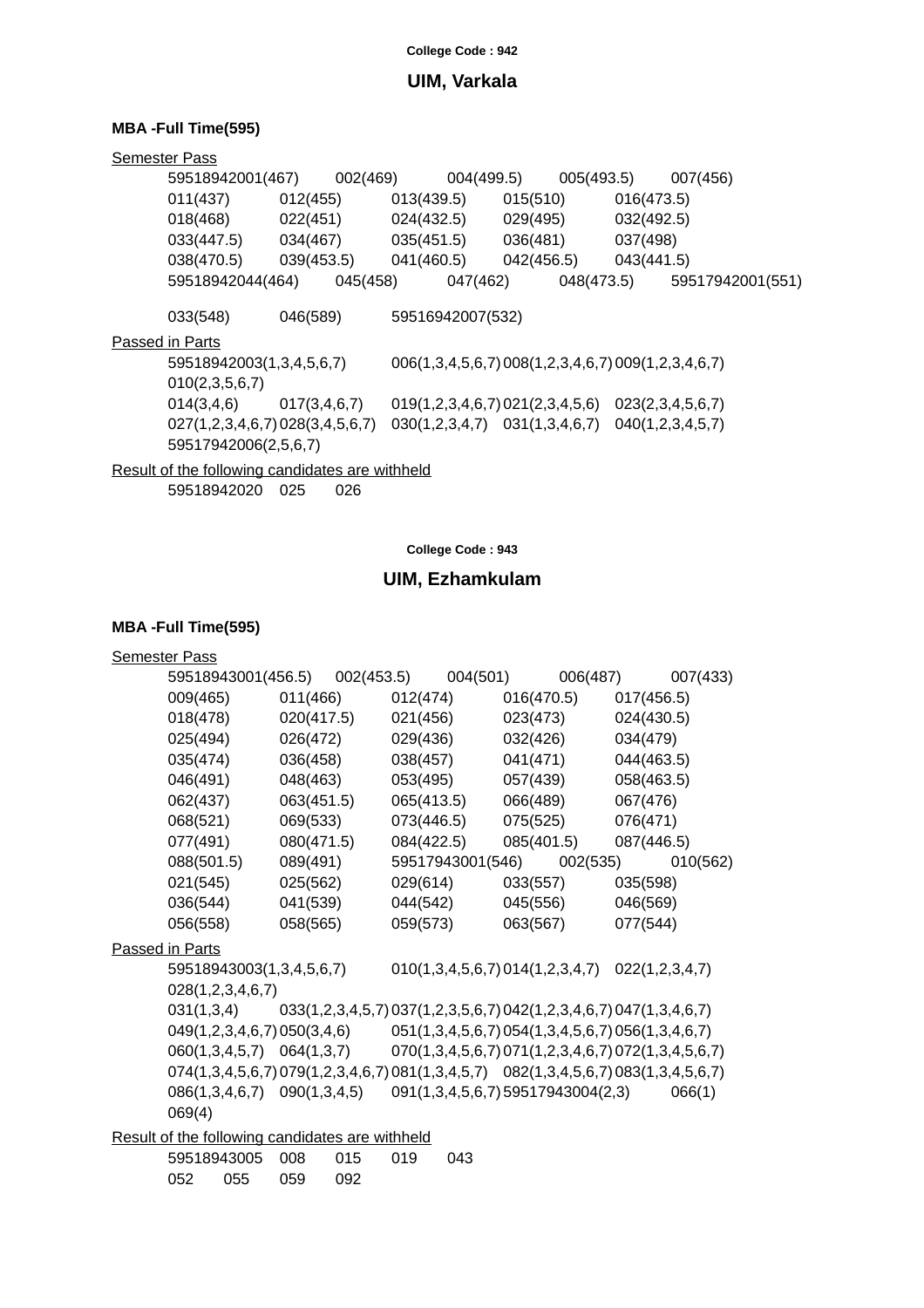### **UIM, Mundakkal**

#### **MBA -Full Time(595)**

| <b>Semester Pass</b> |                  |            |          |                  |            |            |          |            |          |
|----------------------|------------------|------------|----------|------------------|------------|------------|----------|------------|----------|
|                      | 59518944001(435) |            | 002(416) |                  | 003(417.5) |            | 006(423) |            | 009(454) |
|                      | 010(448.5)       | 011(470)   |          | 012(467)         |            | 014(446)   |          | 016(429.5) |          |
|                      | 018(435)         | 019(443)   |          | 020(439.5)       |            | 021(486)   |          | 022(460)   |          |
|                      | 023(419.5)       | 024(418.5) |          | 025(469)         |            | 026(464)   |          | 027(497.5) |          |
|                      | 028(443)         | 029(448)   |          | 030(442)         |            | 031(463.5) |          | 032(440.5) |          |
|                      | 033(455)         | 035(507)   |          | 036(476.5)       |            | 037(468)   |          | 038(402.5) |          |
|                      | 039(449)         | 040(481)   |          | 041(468)         |            | 042(432.5) |          | 043(426)   |          |
|                      | 044(430)         | 045(462)   |          | 59517944008(531) |            |            | 013(559) |            | 031(562) |
|                      | 038(592)         | 040(557)   |          |                  |            |            |          |            |          |
|                      | Dessed in Denis  |            |          |                  |            |            |          |            |          |

#### Passed in Parts

59518944004(1,2,5,6) 005(1,2,3,4,6) 007(1,2,3,4,5,7)008(1,2,3,4,7) 013(1,2,3,4,6,7) 015(1,2,3,4,5,7)017(1,2,3,4,5,6)59517944020(1)

#### **College Code : 945**

### **UIM, Kundara**

#### **MBA -Full Time(595)**

#### Semester Pass

| 59518945002(453) |            | 003(480)         |          | 005(436.5) | 007(410) |            | 008(419.5) |
|------------------|------------|------------------|----------|------------|----------|------------|------------|
| 009(388)         | 010(426.5) |                  | 011(440) | 012(428)   |          | 013(431.5) |            |
| 014(472)         | 016(472)   |                  | 019(455) | 020(488)   |          | 021(465)   |            |
| 024(449)         | 026(448)   |                  | 027(414) | 028(472)   |          | 029(459.5) |            |
| 030(448)         | 031(431)   |                  | 032(474) | 033(444.5) |          | 035(396.5) |            |
| 59517945001(510) |            | 012(511)         | 015(535) |            | 017(562) |            | 024(521)   |
| 59516945009(551) |            | 59515945027(487) |          |            |          |            |            |

#### Passed in Parts

59518945001(2,3,4,5,6,7) 004(1,2,3,4,6,7)006(1,3,4,5,6,7)015(1,3,4,5,6,7)017(3,4,6,7) 018(1,3,4,6,7) 025(1,2,3,6,7) 036(1,2,3,4,6,7)59517945005(3) 036(2,3,5,7)

Result of the following candidates are withheld

59518945022 023 034